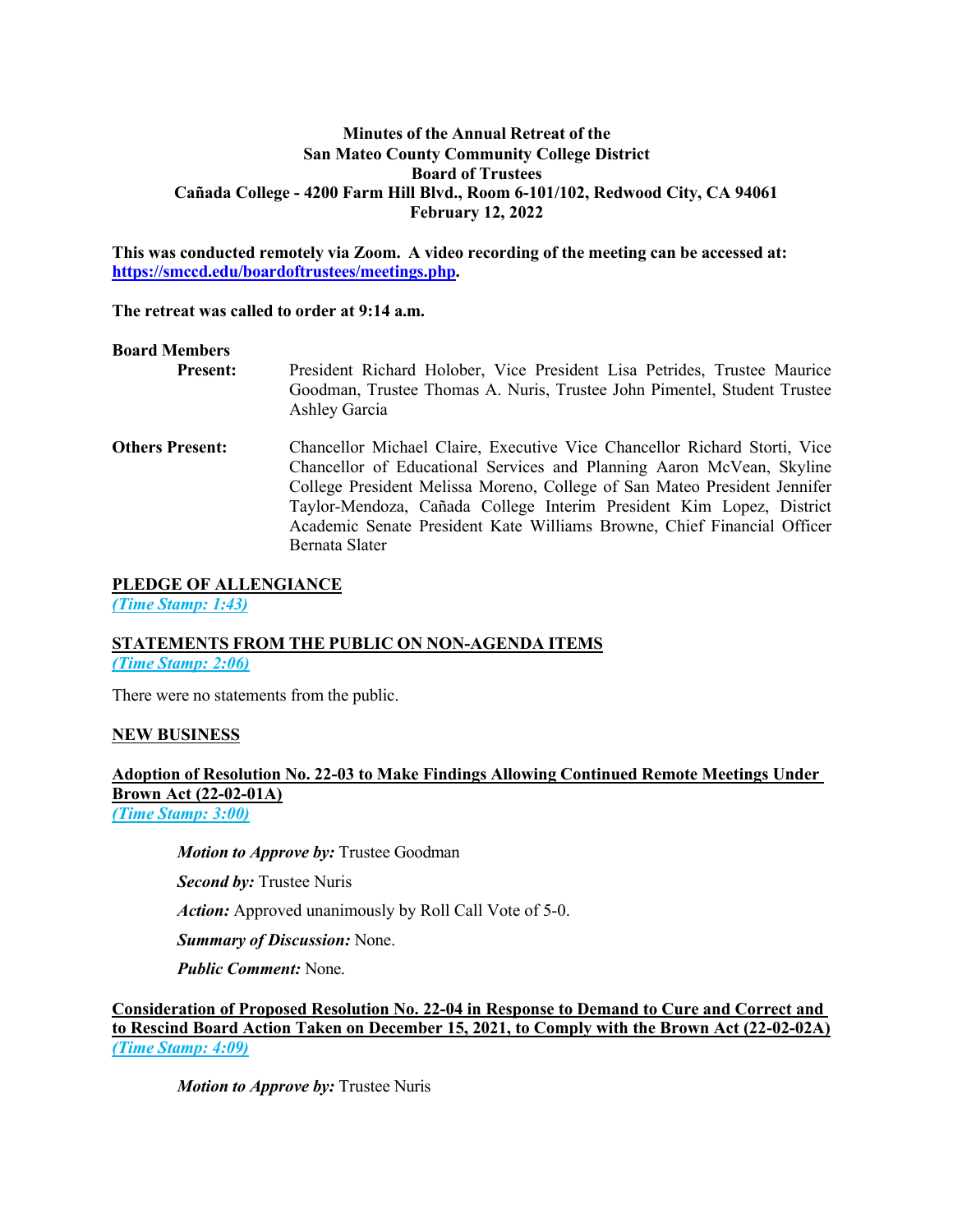*Second by:* Trustee Goodman

*Action:* Approved unanimously by Roll Call Vote of 5-0.

*Summary of Discussion:* Attorney Joshua Morrison was present via Zoom, and stated the Board received a request to cure and correct the vote for Vice President-Clerk which occurred on December 15, 2021. He explained that the Brown Act includes a process that allows Board Members to respond to a request by a doing a "cure and correct" or redo a particular vote by undoing the vote and going through the regular discussion and voting process. Attorney Morrison advised a Brown Act Violation was not found related to the December 15<sup>th</sup> election; however, because there was a request made, this instance may be addressed openly at no cost by "Cure and Correct" which reduces the prospect of SMCCCD facing a Brown Act litigation in the future.

*Public Comment:* None.

### **ORGANIZATION OF THE BOARD OF TRUSTEES** *(Time Stamp: 7:22)*

Election of Vice President-Clerk

*Motion to Approve by:* Trustee Goodman

*Second by:* Trustee Nuris

*Action:* Elect Trustee Lisa Petrides as Vice President -Clerk of the Board of Trustees. Approved, with a Roll Call Vote of 5in favor and none against.

*Summary of Discussion:* Trustee Petrides was nominated by Trustee Goodman.

*Public Comment:* None.

### **RETREAT – INFORMATIONAL AND DISCUSSION ITEMS**

President Holober requested that Chancellor Claire move the retreat forward by introducing the topics and context for the day.

Chancellor Claire briefly presented *Moving from Crisis Management to Intentionality.* He mentioned the Board has changed since Fall 2019 with new Board Members, along with a new Chancellor, changes in College Presidents, new Executive Vice Chancellor, and vacancies in other key positions. Additionally, he mentioned some of the challenges faced since Fall 2019 with a DA investigation, COVID-19, new Senior Administrative Team, implementing a new Athletic Club model, 2 contracts (with AFT and CSEA) under negotiation, and the external environment. Lastly, the District will move forward in transitioning from pandemic to endemic, respond to external pressures, and focus on two major directions (San Mateo County Promise Program and re-imaging SMCCCD for a post-pandemic world).

# **Discussion of Establishing a San Mateo County Promise Program in Collaboration with San Mateo County Stakeholders (22-02-01C)**

*(Time Stamp: 19:07)*

*Summary of Discussion:* Chancellor Claire explained that the key pieces that exist to establish the San Mateo County Promise Program are: (1) First Five Program – Quality Care, Healthy Children, and Resilient Families; (2) The Big Lift Program – a San Mateo County  $PK - 3<sup>rd</sup>$  Grade initiative, administers four evidence-based strategies with the aim of increasing the percentage of students reading proficiently by  $3^{rd}$  Grade; (3) K-12 Programs; (4) Connecting Programs – MCHS,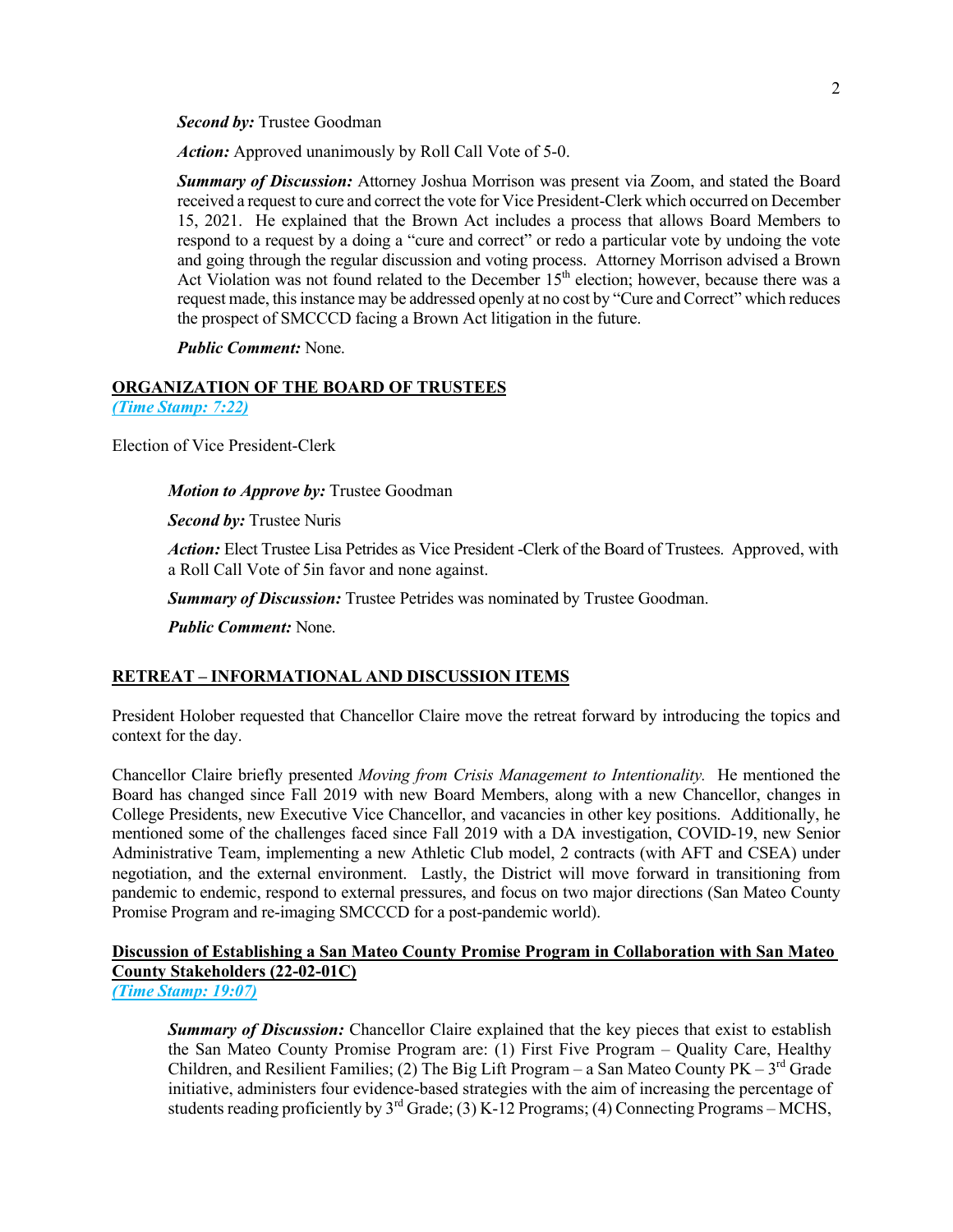Dual Enrollment/Guided Pathways and Outreach; (5) SMCCCD Programs – Promise Scholars, EOPS, Learning Communities, etc.; and (6) Transfer and Workforce – Dual Enrollment, MOUs, Articulation, ADTs, and TIP. Chancellor Claire would like to bring as many partners as possible to the table, as this should be an opportunity for the community to bring all of these programs together in a cohesive and intentional way to establish this county wide program.

Trustee Petrides added that the District gets to define what the Promise or outcome will be, and one way of doing that is by being proactive in meeting the educational needs of the community. She also mentioned funding and looking at the resources that can be reallocated to source this program and other programs.

Trustee Nuris mentioned accountability being important with the community and partnerships. Accountability helps to measure how things are going, what needs to be changed or adjusted, and the direction to which things are going. He also mentioned getting the leadership of the Business Community involved and to inform them of their part in the program, because they too will benefit from it.

Trustee Goodman brought up communication and partnerships that provide opportunities for growth and learning. He also mentioned the program should have focus not only on students that do not necessarily need the help, but be intentional in focusing on vulnerable students that do need the help. He asked the question of how can SMCCCD expand Project Change.

Trustee Pimentel agrees with Trustee Goodman in the program targeting the first generation community college students working to break the cycle of economic disadvantage. He stated there is a need to avoid the siloing that occurs in educational institutions, and one way to avoid it is by listening to the community and understand why they are not coming to SMCCCD campuses. He noted that the District should do everything it can to put SMCCCD presence in communities that it is trying to serve with not only academic programs, but with outreach programs as well. Simplify accessibility to education.

Student Trustee Garcia stated a program needs to be created that is broader and does not have so many economical limits. There are many students that need the money, but don't qualify for the programs in order to get the assistance.

District Academic Senate President Browne stated SMCCCD needs to figure out how there can be free and public quality education that is taught by quality teachers, made available to all students. She quoted her mentor Dr. Regina Stanback-Stroud (formed President of Skyline College) in saying the District needs to get "the students in, through and out on time - having met their goals."

College of San Mateo President Taylor-Mendoza said that with the program collaboration, the District needs to also focus on building healthy and vibrant communities, by having deep dialogue on what that really means. How can we meet the families and students where they are right now?

Skyline President Moreno mentioned how the District needs to carefully look at the economic or financial data of students, so they can qualify for programs.

President Holober mentioned the declining enrollment, which is an obstacle that must be addressed and the District needs to find new ways to increase the number of students and retain them. The District should meet with educational, social service and business stakeholders and figure out what can be done in establishing this program, and everyone knowing their role. He said the District needs to find ways to provide greater support throughout the years of a young person's educational development.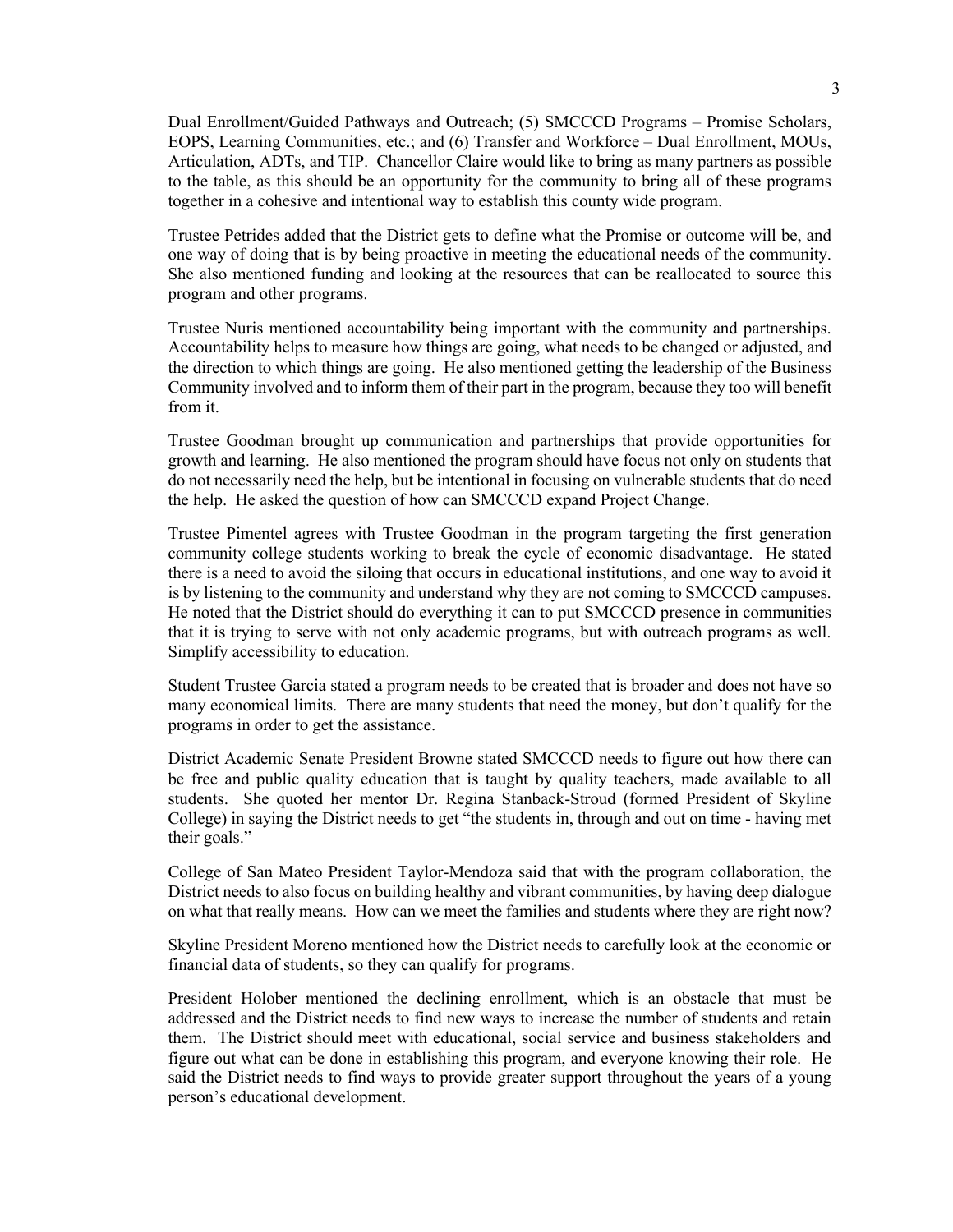Chancellor Claire stated the District is starting conversations with community leaders, and this is a check-in with the Board before the District moves further in the conversations. There are high school superintendents who are on board with the idea of the program, as well as interest from the San Mateo County Office of Education. A playbook has been created to be a resource for city and county elected officials to build College Promise programs for their communities. A few key points about the College Promise Campaign are: (1) Broad Community Support Needed (School Boards, Educational Leaders, Elected Officials, students, etc.); (2) No two Promise Programs are alike; and (3) Establish a Champion(s). Next steps include building a Leadership Team (funding commitment), program design/establish Performance Metrics, build infrastructure with sustainability in mind, launch, and assess results.

Interim Cañada President Lopez briefly presented the draft components of a MOU between SMCCCD and Sequoia Union High School District to increase the number of students entering into secondary education by way of initiatives and Promise Programs.

The Board was in agreement with moving forward with the establishing the program.

### **Break**

### *(Time Stamp: 1:25:11)*

The retreat recessed for break at 10:40 a.m.

### **Reconvened from Break**

*(Time Stamp: 1:41:36)*

The retreat reconvened from Break at 10:55 a.m.

### **Discussion of Rethinking of the Institution in a Post-COVID-19 Environment (22-02-02C)** *(Time Stamp: 1:43:10)*

*Summary of Discussion:* Chancellor Claire mentioned that the pandemic has changed life in many ways and created a whole new set of things. SMCCCD needs to figure out what works for students and educators, as they work towards an endemic stage. He would like to create an adhoc committee comprised of students, two Trustees, faculty, staff, and community members to convene in six months to have a conversation about ways to move forward – while giving the College Presidents space in serving their students and respective college communities.

Vice President Petrides mentioned the idea of re-imagining was something being thought about way before COVID, but COVID has created enabling conditions. She would like to be on the adhoc committee, and would like to see something done with a Design Thinking Facilitator. She mentioned SMCCCD should focus on what it means to be Public Education and Community Education.

Trustee Nuris stated he believes individuals have been re-imagining for a while, but not at this rapid pace. The re-imagining has been accelerated due to COVID, so individuals and SMCCCD have been forced to deal with it right now. He stated education is not just teaching, but serving the students and their families and communities. Right now, the District and the community have to figure out where we are, where we are going, and how we are going to get there. Lastly, he stated that offering online courses is a good option, because it provides students the opportunity to still be able to attend class.

Trustee Goodman added that District should do a full assessment of what has been learned in the past to better serve faculty, staff, and students. How does SMCCCD make sure we meet the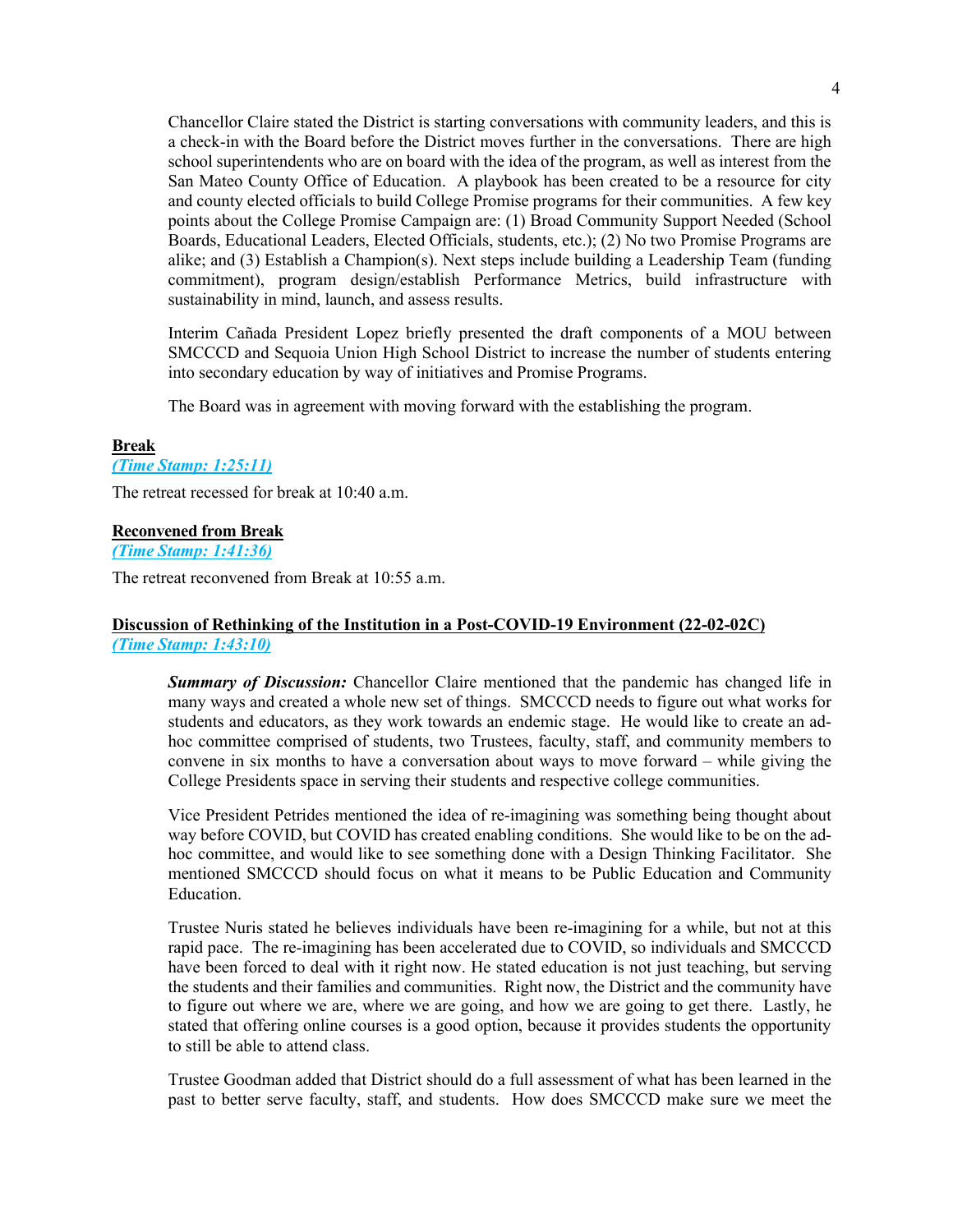students where they are? The District needs to be more creative with solving some of the challenges that were created by COVID.

District Academic Senate President Browne stated the District needs to rethink the environments (socio-cultural, temporal, and physical) to which teachers teach in, and what it will take for them to be able to teach well.

Interim President Lopez mentioned that the technical support for faculty and students is needed, as they navigate in the Hyflex modality.

Chancellor Claire mentioned the classified staff and how the District can figure out how to improve the environment around them.

President Holober stated the District needs to remember the importance of Professional Development for faculty to be able to teach in excellence and with innovation, in addition to the needs of the students. He mentioned the District might want to explore innovative opportunities for classified staff to become certificated, if that is something they want to do. He suggested for the District to look at the traditional 17-week method of teaching in a semester especially for career and vocational training, as it might not work well for those students; however, it would be good to look into intensive compressed instruction so SMCCCD can possibly be competitive with other districts and students can get jobs.

Vice President Petrides pointed out how she would like to see a shift in language by not saying we are helping "those" students, but we are doing it in service to them and being intentionally inclusive to all students in the community.

President Moreno pointed out that there are different amenities and programs that are on each campus. How can each of these be offered on all three campuses, so students do not leave to go elsewhere?

Trustee Goodman stated the District should also focus on the mental health and well-being of each campus community, and let them know that they are valued. Faculty, staff, and students should not have to demand things in order for the Board to know it is a need and act. The District administration should have the support of the Board to be able to reasonably move forward with something on behalf of faculty, staff, and students.

Trustee Pimentel mentioned that SMCCCD should look at how the District is training students/workers to be able to get jobs to be able to live in San Mateo County. He said the District needs to be producing workers that employers can hire locally and not hire outside of the county.

Student Trustee Garcia suggested the District get feedback from graduates of SMCCCD colleges to find out if the courses they took were relevant to what they're doing now, having graduated college. Do they feel the courses helped them grow or be better or prepared for what they're doing now? She also mentioned getting feedback from students about the specific resources they need on their campus would be good, because all of the campuses are great – just do not have the same resources or amenities across the board.

#### **Recess**

*(Time Stamp: 2:42:36)*

The retreat recessed from 11:56 p.m. - 12:37 p.m.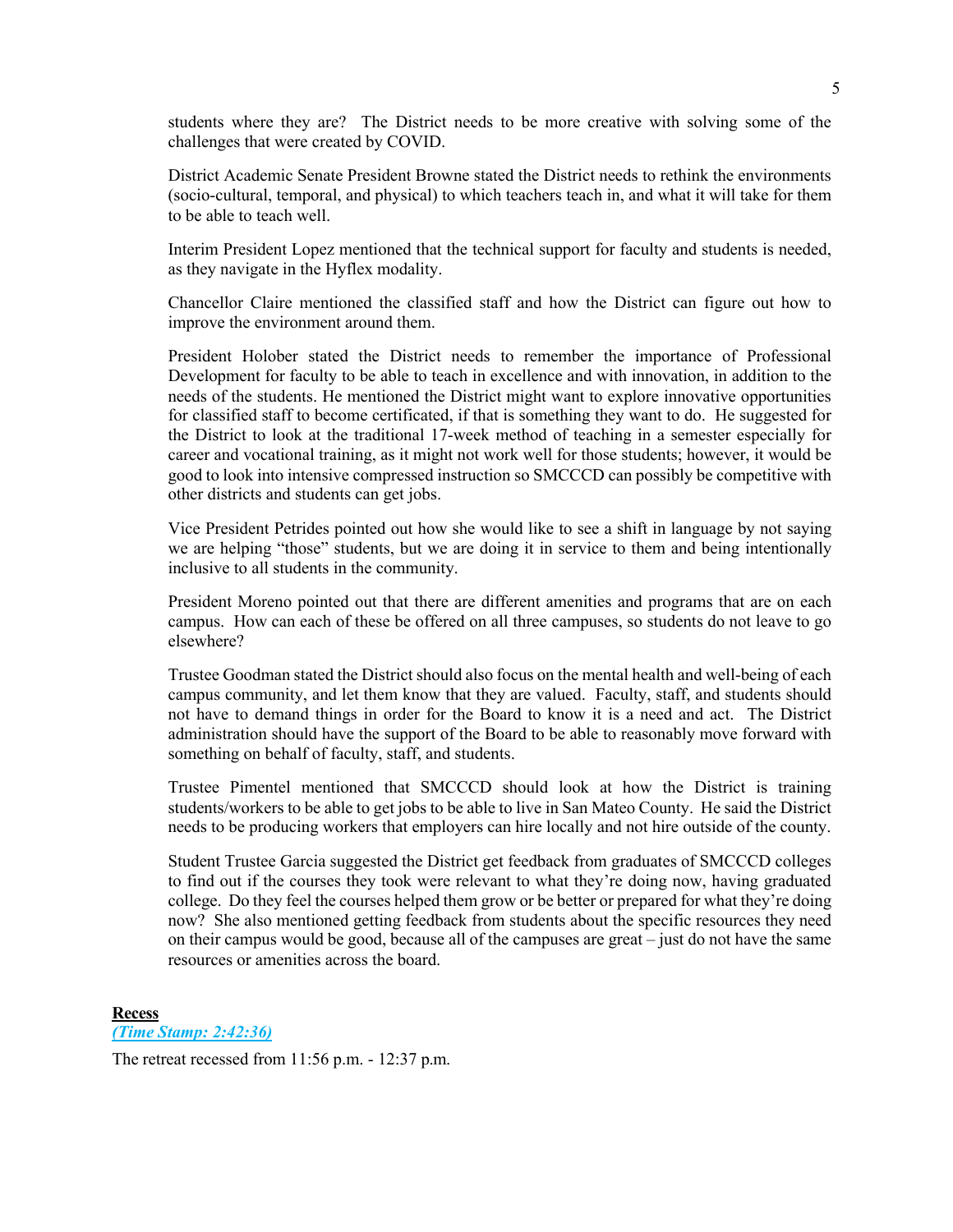### **Discussion of Budget Implications on and Resources for Strategic Initiatives (22-02-03C)** *(Time Stamp: 3:23:21)*

**Summary of Discussion:** Executive Vice Chancellor Storti presented on Budget Development Guidelines, FY 2022-2023 Funding Outlook (Governor's FY 2022-2023 Proposed Budget and County Property Tax Projections), Preliminary 2022-2023 Budget Assumptions, FY 2022-2023 Expense Projection, and Cautions and Concerns. He mentioned the current economic performance of California is very strong and robust. When looking at General Fund Receipts, the state is 25% higher than the original budget, which allows the state to have significant resources available.

Some of the 2022-2023 Strategic Initiatives (pending Board consideration) include: (1) Promise Scholars Program (potential to serve 2,500 students) - \$3 million; (2) \$1 million for Food Insecurity Initiative; (3) COVID-19 Mitigation/Emergency Response - \$3 million one-time carryover to address COVID-19 emergencies; and (4) \$2 million ongoing set aside for Strategic Initiatives/Priorities.

Executive Vice Chancellor Storti mentioned though the state economy is robust, it is also volatile. One of the biggest concerns is the escalation of PERS and STRS, as it might take away from being able to move in the direction financially for some of the District strategic initiatives. Another area of concern is the sustainability of the college bookstores.

Trustee Goodman asked how will SMCCCD chip away at the challenges it faces with the 50% Law. Chief Financial Officer Bernata Slater stated the District will be hiring more faculty, as the District received additional state funding to be able to do so. The District needs to look at all aspects on both sides of the 50% Law to see where adjustments can be made, so the District can be compliant.

Vice President Petrides stated need to re-imagine the bookstores as well, and the District needs to optimize the bookstores more, noting that perhaps doing printing in-District, along with providing more basic need items in the bookstores other than textbooks. She also mentioned no longer calling it a bookstore, but something else. Executive Vice Chancellor Storti addressed the textbook printing and stated the District needs to look at how the bookstores are run, and see how they can become OER as there are opportunities to do so. Trustee Goodman agreed with Vice President Petrides in selling more items in the bookstores, and making it more of a student market. He also mentioned setting it up to where the students can get real life experience while working at the bookstore.

President Holober stated the bookstores were revamped a few years ago, and the Board made a policy decision to not contract out the bookstores in order to help encourage people and give them the opportunity to earn a livable wage in San Mateo County. He would like that to be considered when looking at how the bookstores can run and sustained. To one of his points on the expense projection, President Holober stated he would like to see a policy that mentions funding programs that actually have a plan to spend the money, but if the District is funding programs for the purpose of having a balanced budget and the money is not spent over a time period – then funds should be reviewed and reallocated elsewhere.

### **CLOSING STATEMENTS**

Chancellor Claire thanked the Board for their participation in today's discussions, as District administration needed clear policy level direction on two items in particular. The District will find the money to make all of the things happen through the allocation and re-allocation model.